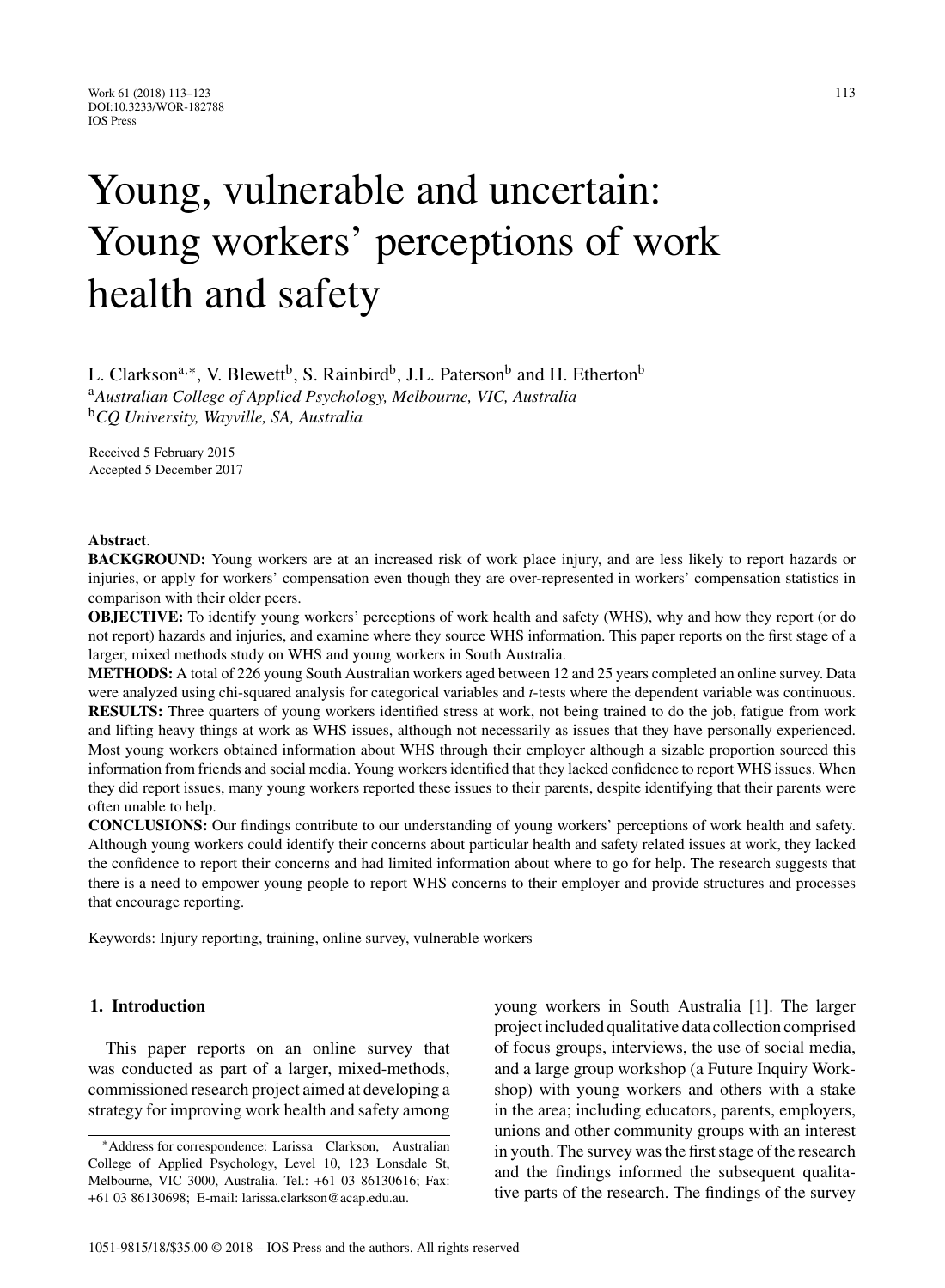also contributed to the conclusions, recommendations, and the final strategy for improving WHS for young workers in SA [2].

The survey aimed to identify young workers' views of work health and safety (WHS) in the South Australian population. The survey was designed to provide a broad-brush approach to identify young workers' views of key WHS issues and thus to enable the later stages of the research to target WHS issues that were relevant to young workers. Specifically, we aimed to investigate what young workers regarded as WHS issues; that is: hazards, near misses, incidents, and work-related injury or illness. We aimed to find out which issues were important to them and where they found information about WHS. We were also interested to ascertain who they report WHS concerns to, why they may choose to not report a WHS issue, and what happens when they do report a WHS issue. This paper reports only on the first stage of the research, quantitative findings from an online survey; the qualitative findings from the later stages of the research are reported elsewhere [3].

Young people (aged 12–25 years) comprise about 17% of the workforce in Australia and about 40% of the casual workforce. Furthermore, 92% of these are also students at secondary, Post-secondary (vocational), or tertiary levels [4]. Although the minimum legal age for employment in South Australia is 15 years of age, we know anecdotally that children under 15 can be found working in family businesses such as shops and farms. Thus the age group for this research was widened to include this younger group. Half of all young workers are employed under casual arrangements, primarily in the retail and hospitality industries; accounting for almost half of all young worker employment [5]. Although young workers comprise a minority of the workforce, workers' compensation data consistently reveal that they are at a disproportionate risk for work place injuries. In 2009- 2010, young workers under 25 years accounted for 20% of the work-related injuries experienced by all Australian workers. This is 18% higher than the rate for workers aged 25 years and older. Although young males are more likely to be injured at work, young females have a higher injury rate on a 'per hour' basis [5]. Added to this, it is known that young workers are less likely to report work-related injuries and illnesses, so the problem is likely to be greater than workers' compensation statistics reveal [5, 7].

There are well-documented factors contributing to the increased risk of work-related injuries for young workers. Precarious employment is one factor,

although this appears to be gendered. Young casual female workers are twice as likely to be injured as their permanent counterparts [5]. However, there is no difference in the injury rates between casual and permanent young male employees when controlling for hours worked. Given that employment status does not appear to influence injury rates for young male workers, it is unlikely that the difference found in female workers is due to different training offered for permanent or casual staff, or differences in levels of experience. However, it is unclear how differences in industry-type may confound the interaction between gender and employment type. In Australia, the construction and mining industries (both male-dominated) have well-organised and legally mandated induction processes that make it difficult for new employees to be engaged without training. These provisions do not exist in the hospitality and retail industries, which are female-dominated.

Shift work; that is, work outside 09.00–17.00 hours, has a well-documented association with an increased risk of work-related injury [6]. Almost 25% of young workers engage in shift work as compared to 15% of older workers [5]. For many young workers, shift work takes place after their school or post-secondary education obligations; thus their paid employment may be equivalent to a second job. Regardless of age or gender, shift workers have an injury rate 35% higher than non-shift workers [5]. Young shift workers are also at an increased risk compared to older shift workers, although this depends on gender and employment type (permanent or casual). A report [5] found that young female shift workers who worked part-time were more likely to be injured than older female and young male part-time shift workers. It is unclear whether these statistics include injuries sustained from traveling to and from work as journey accidents are non-compensable in some states and territories of Australia, including South Australia. Breslin and Smith [7] investigated whether young workers' increased risk was age-related or occupation-related by looking at injury rates among a large sample of young Canadian workers. When adjusting for occupation, they found that the type of employment young people tend to engage in plays a crucial role in their elevated risk of work place injury. This can be partially explained by the finding that young workers were more likely to be involved in occupations that require higher levels of perceived physical exertion.

In addition to their elevated risk, young workers are also less likely to report injuries or to apply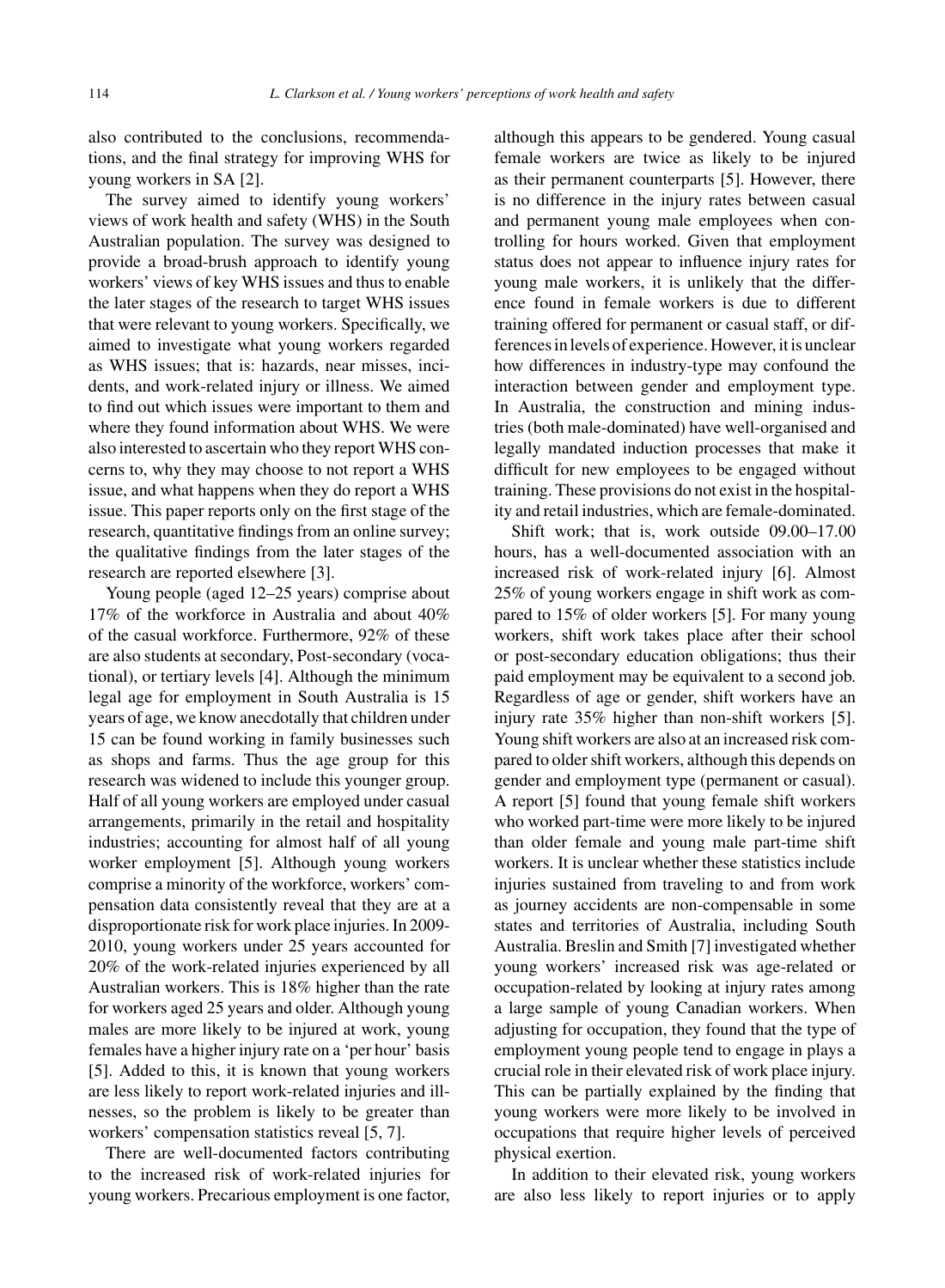for workers' compensation. Safe Work Australia [5] found that almost two-thirds of injured young workers did not apply for workers' compensation for their work-related injury, with the worker's perception that the injury was too minor to warrant a claim cited as the most common reason. This is supported by a Canadian study, where focus groups were conducted with young workers aged 16 to 18 years to identify why they did not report workplace injuries [8]. They found that young workers believed that injuries were part of the job as they happened frequently and were often not severe enough to warrant medical attention. Participants in that study also indicated that as young workers they felt unable to exert control in their workplace. Further, the response to reporting was related to gender; female workers reported that when they did report an injury, their claims were disregarded; while males were often unwilling to report an injury as they felt this would affect how their colleagues viewed them.

#### **2. Methods**

#### *2.1. Establishing the survey*

At the outset of the overall project we established a Project Steering Committee with social partners that included membership from the WHS regulator, workers' compensation authority, unions, business, industry associations, education and community groups concerned with young workers. This group provided us with input to the research design informed by their experience with young workers. They also helped facilitate access to research participants. The Project Steering Committee met regularly throughout the life of the project and was a valuable asset for the researchers and the project.

We also established a Young Worker Reference Group comprising six young people of diverse ages and backgrounds. This small group tested our ideas, provided us with insight into the use of social media, and helped us design the language we used in communication with young workers. They also helped us find young workers to user-test the survey and ultimately helped us to recruit the initial survey participants.

#### *2.2. Participants*

Participants were recruited using snowball sampling and via a strong online presence for the project, which included a webpage, a Twitter page, and a Facebook page that led potential respondents to the survey's URL. We also paid for advertising through Facebook to attract respondents. Our social partners endorsed the survey and also encouraged young workers to participate by advertising the survey's URL on their websites. Participants were therefore self-selected, but needed to be aged between 12 and 25 years and live within South Australia. We provided an incentive to participate by offering those who completed the survey entry into a draw to win one of  $15 \times $20$  iTunes vouchers. There were 322 responses to the survey, of these 96 started the survey but did not complete enough questions to generate usable data. A total of 226 participants completed the survey and provided usable data. Approval for the research was granted by the CQUniversity Human Research Ethics Committee.

#### *2.3. Materials*

A 20-question online survey was prepared using Qualtrics (www.qualtrics.com). We sought input on the content of the survey from our social partners on the Project Steering Committee and we refined the survey following user-testing with the Young Worker Reference Group and others. User-testing allowed us to critically examine both the content of the survey and the survey's online logic before the survey went live. We user-tested to redundancy, that is, until no new information was furnished by users. The survey was live for 10 weeks between August and October 2013.

The survey was anonymous and asked basic demographic questions including age, gender, and work and study status. Participants were asked to select all of the items that they thought were related to WHS from a list of 22 that were featured across the literature on young workers. These items included psychosocial and bullying issues, precarious work, fatigue, the physical work environment, and training. Participants also had the option of including a different response in 'other'. Of the items selected as WHS issues, participants were then asked to select the top three WHS issues that were important to them. The next question asked participants about their sources for WHS information, with participants able to select from 13 options or write an 'other', different option. Participants could select all that applied. The next question asked participants how likely they would be to report a WHS concern for three potential concerns on a 10-point Likert scale. A total of six descriptors were included along the scale  $(1 = \text{very unlikely to})$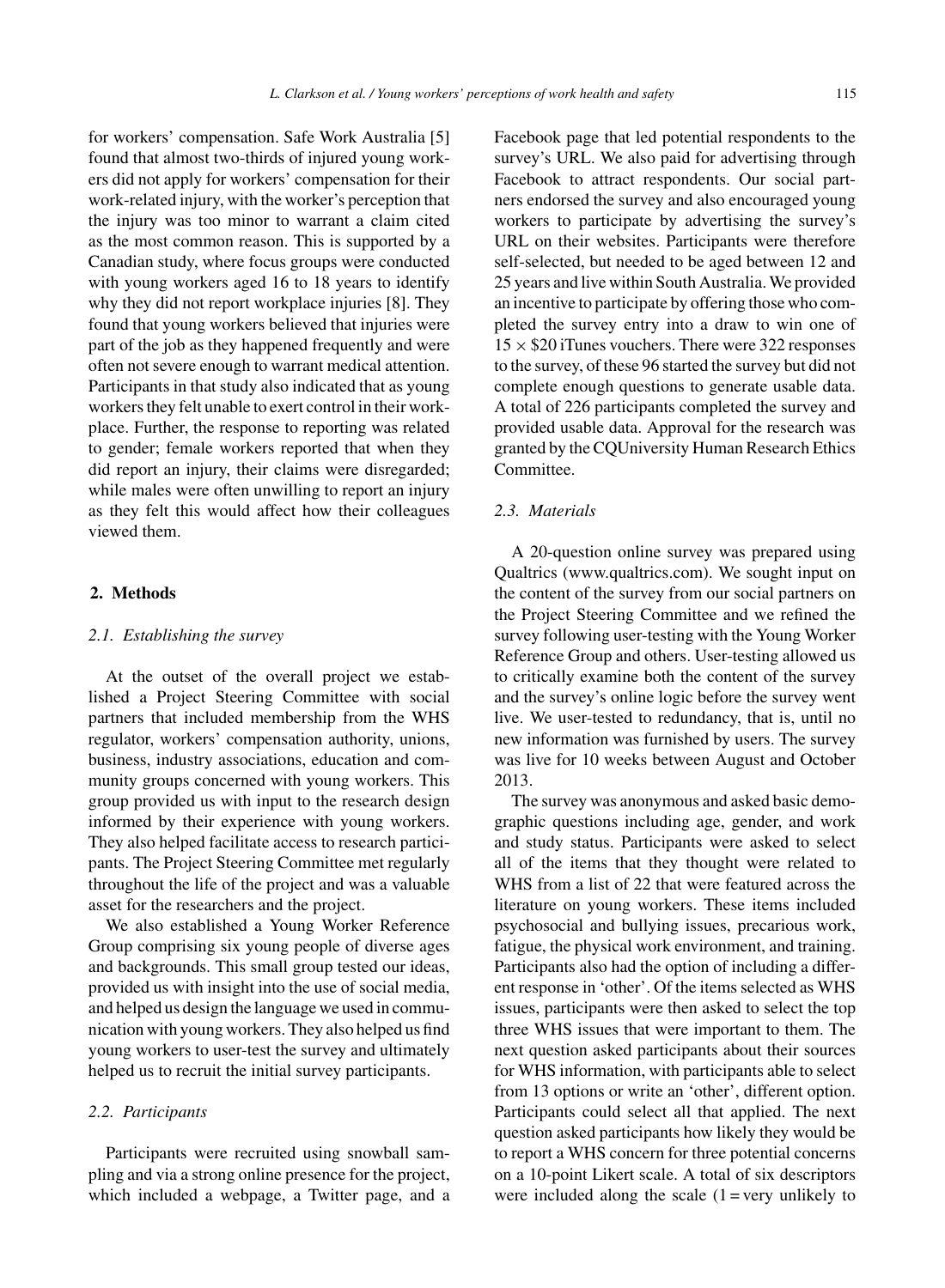$10 = \text{very likely}$ ) and a central neutral point ('undecided') was included. If participants stated that they were at least somewhat unlikely to report a concern, then they were directed to answer why they would be unlikely to report. This was by a 9-point "select all that apply" section that included responses such as 'I haven't needed to report anything', 'I would get fired', 'They wouldn't take me seriously', and 'I don't know how to contact this person'. Participants were then asked to indicate how likely they would be to report a WHS concern to different individuals or groups. Again this was measured in a 10-point Likert scale from  $1 = \text{very unlikely to } 10 = \text{very likely.}$  The next question asked whether participants had reported to different individuals and groups, including parents, business owner, supervisor, union, teacher, peer employees, or friends. If they indicated that they had not reported a WHS issue to those individuals and groups they were prompted about their reasons by a 9-alternative, forced-choice section including: "I haven't needed to report anything"; "They couldn't help me"; and "I don't know how to contact this person". If participants had indicated that they had reported an issue to particular groups and individuals, then they were prompted to say what happened when they reported. They were provided with five forced response options ranging from "I was fired" to "The problem was fixed". Participants were then asked to indicate how helpful particular groups or individuals were when WHS issues were reported. This was done by having participants rate each option out of five stars, where no stars indicated "not helpful" and five stars indicated "very helpful". No half star ratings could be given. The final section of the survey was an open-ended text box where participants could give any further information. These qualitative data were analyzed along with the qualitative data obtained through focus groups and interviews later in the research.

## *2.4. Procedure*

Participants could access the survey at a time of their choosing using a link to the Qualtrics site. The link was made available through extensive marketing using social media, the website and e-mail through our social partners as described above. Participants were first asked to verify that they were over 18 or if not, that they had their parent's or guardian's approval to complete the survey. We eliminated computer automated responses by using a mandatory 'captcha' field. Participants could come back to the

survey within a week if they chose not to complete it in a single sitting. After completing all of the questions, participants were thanked for their participation and were offered a chance to go in the draw to win an iTunes voucher. Their entry into the draw was directed to a unique gmail address established especially for the survey. Thus their competition entry was separated from their survey response so that their survey remained anonymous and confidential.

#### *2.5. Statistical analysis of the data*

Chi-squared analyses were used to investigate differences between males and females, and age groups on the questions about where participants source information, to whom they have reported a WHS concern, and to whom they would report a WHS concern, as well as age and gender effects on reasons for not reporting. A *t*-test was used to investigate whether the likelihood of reporting depended on the type of WHS concern. T-tests were also used to examine whether there were age or gender differences in participants' perceptions of how helpful people were when reporting WHS issues. An analysis of variance (ANOVA) was used to investigate the effects of age and gender of likelihood of reporting each type of WHS concern (hazard, injury, illness).

#### **3. Results**

#### *3.1. Sample demographics*

Of the 226 participants with usable data, the majority (63%) were aged between 18 and 25 years, while 34% were between 15 and 17 years. A further 3% were aged between 12 and 14 years. The majority of the sample were female (60%). The majority (62%) of the sample were combining work with study. For the 15–17 year group, 81% of the sample were combining study and work, compared to 53% of the 18–25 year group; the rest were either working only or studying only. Furthermore, 40% of the 18–25 year group said that they were working only (and not studying), compared with only 3% of the 15–17 year age group and none of the 12–14 age group. The majority of participants who study were studying at school (43%), and 22% were at university. A few (10%) were undertaking vocational training or taking a short course (3%). Almost half (45%) of participants stated that they worked casually, while 28% worked parttime. Almost half (45%) of the participants worked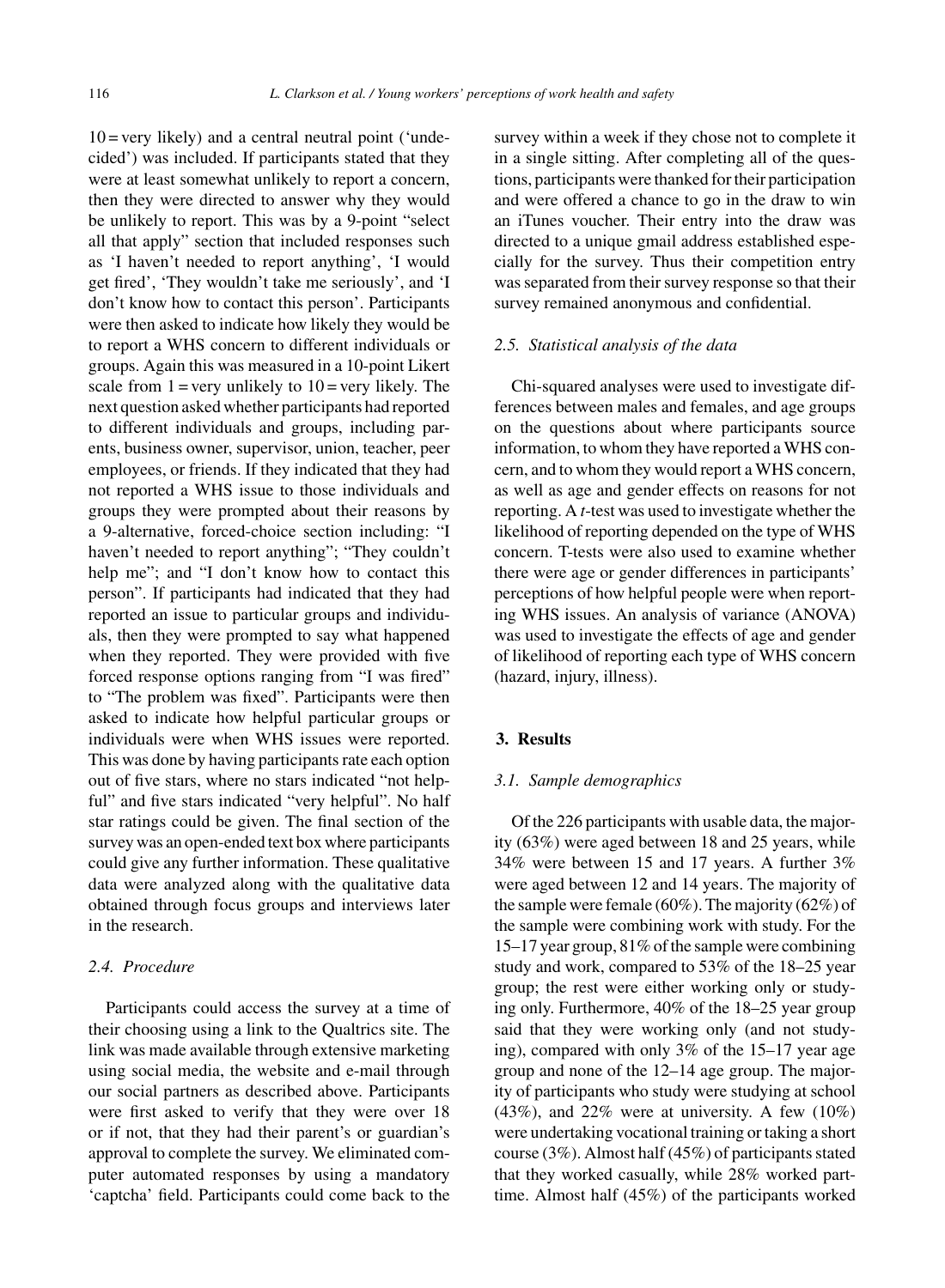in the retail sector and 17% worked in hospitality and accommodation. Smaller numbers worked in other industries. Given the small number of respondents in the 12 to 14 year age group, these were combined with the 15–17 year group, leaving two categories broadly defined as 'younger' and 'older' for the analyses.

Given the relatively small number of responses from a very large field, we do not assume that the responses are representative of all young workers in South Australia. While we expect that there was some sampling bias in the responses, that is, it is likely that youth with more interest in WHS would be more likely to respond to the survey, it is unlikely that sample bias could account for any of the findings below.

#### *3.2. WHS concerns*

Participants were asked to 'list all items that you think are WHS concerns'. The top 10 responses are displayed in Table 1. This table also indicates the most common responses to the question 'what are the most important WHS issues to you?' The percentage represents the proportion of the sample who listed that concern in their top 3. This table indicates that at least three quarters of respondents recognized stress at work, not being trained to do the job, fatigue from work and lifting heavy things at work as WHS concerns. However, only a quarter to a third indicated that these issues were important to them. Interestingly, while a quarter of respondents indicated that being bullied at work was a WHS issue that was important to them, only 69% of the sample identified bullying as a WHS issue.

Table 1 Top 10 responses to the questions 'list all items that you think are WHS concerns' and 'what are the most important WHS issues to you?'

|                                 | List all the<br>things that<br>are WHS<br>concerns | What are the<br>most important<br>WHS issues<br>for you? |
|---------------------------------|----------------------------------------------------|----------------------------------------------------------|
| Stress at work                  | 77%                                                | 32%                                                      |
| Not being trained to do the job | 75%                                                | 33%                                                      |
| Fatigue from work               | 75%                                                | 28%                                                      |
| Lifting heavy things at work    | 75%                                                | 27%                                                      |
| Illnesses caused by work        | 72%                                                | 15%                                                      |
| Bullying at work                | 69%                                                | 24%                                                      |
| Working with chemicals          | 64%                                                | 15%                                                      |
| Pressure to cut corners         | 62%                                                | 12%                                                      |
| Discrimination                  | 59%                                                | 17%                                                      |
| Being yelled at                 | 58%                                                | 9%                                                       |

Those who worked but did not study, and those who combined work and study differed in their assessment of their top three WHS issues. Forty seven percent of respondents who were only working said that unpaid training was in their top three issues, compared with 30% of those who were working and studying  $(\chi^2)$  $(1) = 6.10$ ,  $p = 0.014$ ). Those who were only working were more concerned about discrimination at work because of their youth (35%), compared with those who were working and studying (28%;  $\chi^2$  (1) = 8.23,  $p = 0.004$ .

#### *3.3. Source of WHS information*

Participants were asked about their sources of WHS information. They were able to tick all the options that applied to them. Training given at work or information provided by their employer was the most common source of information (60%), while 48% said they found out about WHS through their supervisor. By 'employer' we refer to non-supervisory management at the organizational level, or the organization that employs young people. By 'supervisor' we refer to the young workers' direct line manager. Unions were also a source of information, with 46% sourcing WHS information through this channel. Nearly half of the sample (43%) said they obtained information from their workmates, and 32% said through social media. There was a significant relationship between age and source of WHS information. Older participants (18–25 y) were more likely to obtain information from training given at work than were younger participants (12–17 y),  $\chi^2$  $(1) = 4.86$ ,  $p = 0.027$ . Furthermore, older participants were more likely to cite their workmates as a source of WHS information than were younger participants  $\chi^2$  (1) = 5.01, *p* = 0.025. There were no other significant relationships between age and source of WHS information.

#### *3.4. Reporting behaviour*

Paired-samples *t*-tests revealed that participants were significantly more likely to report if someone gets injured at work  $(M = 8.34, SD = 2.50)$  than if something at work might make someone ill (*M* = 7.29,  $SD = 2.71$ ;  $p < 0.001$ ). They were also more likely to report if something at work is unsafe  $(M=7.72)$ , *SD* = 2.55;  $p$  < 0.001). A 2 × 2 (gender × age) Analysis of Variance showed that older participants were more likely to say they would report something that had the capacity to make someone in the workplace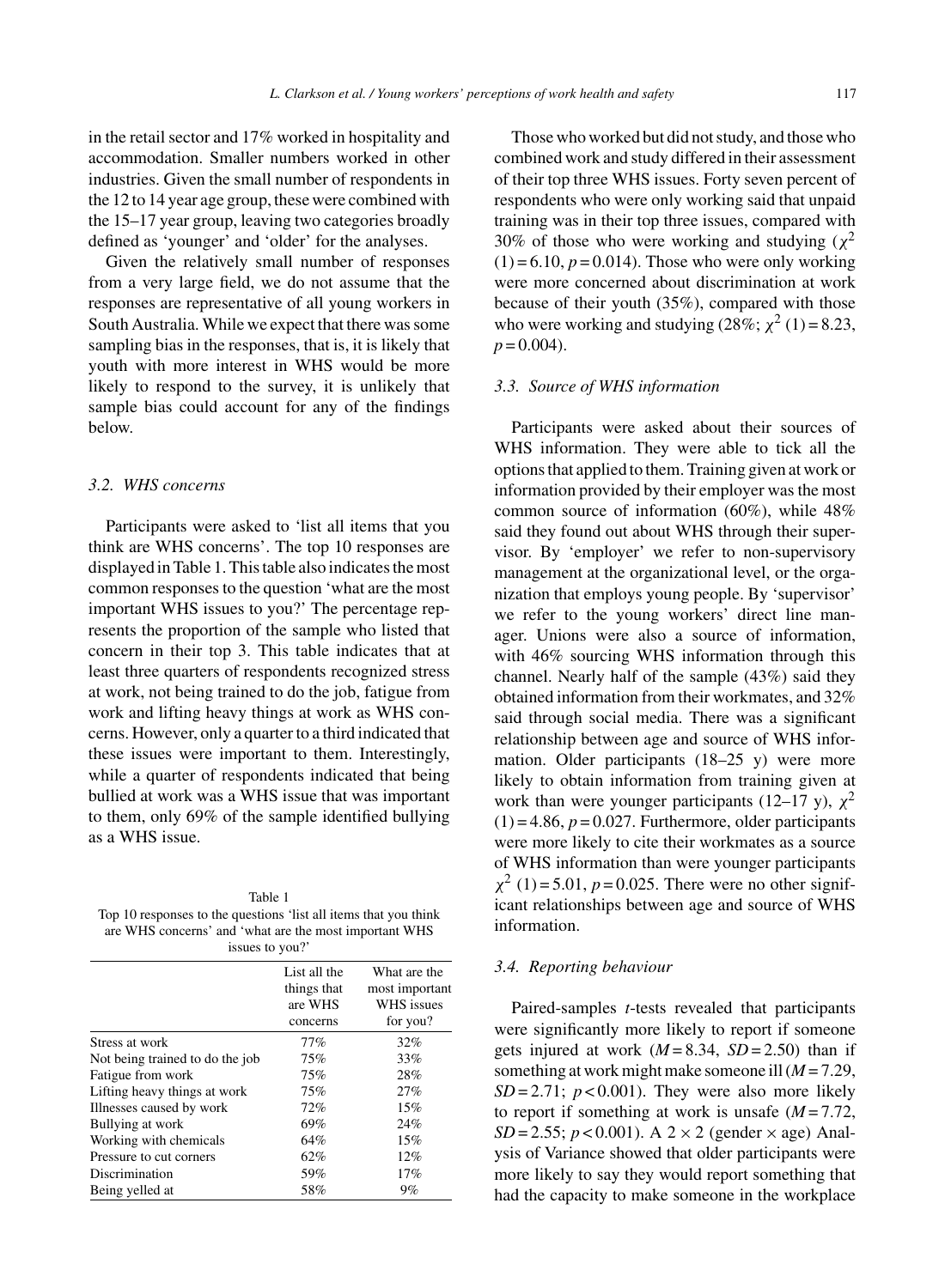ill  $(M=7.57, SD=2.49)$  than younger participants  $(M = 6.55, SD = 3.15; p = 0.036)$ . There were no significant effects of gender, nor was there an interaction between age and gender on likelihood to report something that would cause illness in the workplace. Furthermore, there were no significant effects of age, gender, or interactions for likelihood to report a physical hazard and likelihood to report an injury.

If participants indicated that they would be unlikely to report a WHS concern they were prompted to indicate why. Participants were classified as being unlikely to report a WHS concern if they scored five or below on a 10-point Likert scale that ranged from  $1 =$  very unlikely to  $10 =$  very likely. Participants were given eight response options, plus the opportunity to type another reason in 'other'. Participants could choose as many options as required. The percentage responses are represented in Fig. 1, which shows that for those young workers who do not report, this is primarily because they 'don't want to cause a problem' (64%), and because they 'don't feel confident' (61%). Furthermore, 63% of those aged 17 years and under were likely to not report because they felt 'too scared to report' compared with 27% of 18–25 year olds  $(\chi^2 (1) = 6.24, p = 0.012)$ . There were no other age-related effects.

Participants were asked to indicate how likely they are to talk about (report) a WHS issue to particular people including: parents, relatives, older friends, friends their own age, unions, supervisors, business owners, Health and Safety Representatives (HSR), co-workers, teachers, industry association,

or SafeWork SA (the regulator). A HSR is a worker who is elected by their peers to act as their representative on health and safety matters in their workplace. The role is voluntary and has specific rights and powers that are described in WHS legislation. Participants chose a response from 1 to 10 with  $1 = \text{very unlikely}$ to report and  $10 = \text{very likely}$ . These responses are shown in Table 2. Participants were most likely to report to workmates and supervisors, and least likely to report to an industry association. Who participants were likely to talk to depended on age with younger respondents (12–17 y) more likely to talk to parents than their older counterparts (18–25 y;  $p = 0.014$ ), while older participants were more likely to talk to a HSR than younger participants,  $(p=0.008)$ , and were more likely to talk to their workmates than younger participants,  $(p = 0.066)$ ; although this failed to reach significance. Furthermore, females were also more likely to talk to their parents than males  $(p=0.012)$ , and males were slightly more likely than females to talk to a friend their own age about their concerns  $(p = 0.061)$  although this failed to reach significance.

When asked who they had reported to, 79% of participants said that they had reported a WHS concern to workmates, while 65% said they had reported a concern to their parents. Sixty-four percent said they had reported a concern to their supervisor, and 63% said that they had reported an issue to friends their own age. Fewer than 50% of participants had reported to other relatives, HSRs, teachers, unions, business owners or the regulator. Again, there were age-related differences with a significantly greater proportion



Fig. 1. Responses to 'You say you are unlikely to report a WHS concern. Why?'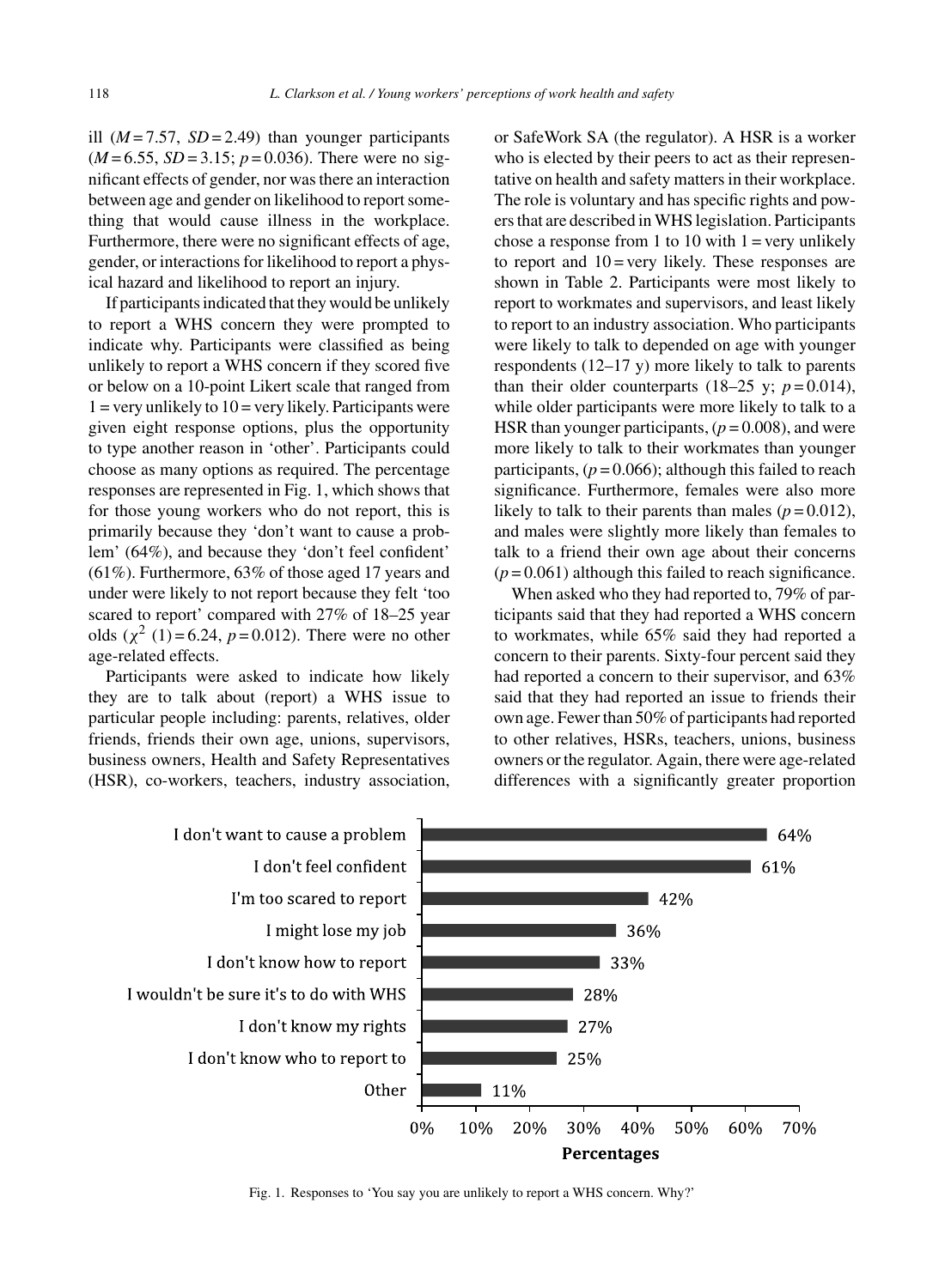Table 2 Participants' responses about why they have not reported to particular individuals or groups. The percentage that had not reported to each is given in the second column

|                             | Have<br>not<br>reported | Why not?                                     |                                                 |         |                                                   |                       |                                                   |       |                                                       |                                           |
|-----------------------------|-------------------------|----------------------------------------------|-------------------------------------------------|---------|---------------------------------------------------|-----------------------|---------------------------------------------------|-------|-------------------------------------------------------|-------------------------------------------|
|                             |                         | I haven't<br>needed to<br>report<br>anything | This<br>person<br>was not<br>available<br>to me | I would | I would<br>get fired be abused<br>or yelled<br>at | I would be<br>ignored | They<br>wouldn't couldn't<br>take me<br>seriously | They  | Someone<br>else fixed<br>help me the problem<br>first | I don't know<br>how to<br>contact<br>them |
| Parent                      | 34%                     | 76%                                          | 3%                                              | $0\%$   | $1\%$                                             | $1\%$                 | $0\%$                                             | 13%   | $4\%$                                                 | $0\%$                                     |
| Other relative              | 67%                     | 63%                                          | 9%                                              | $0\%$   | $0\%$                                             | 3%                    | $0\%$                                             | 20%   | 5%                                                    | $0\%$                                     |
| Workmate*                   | 20%                     | 80%                                          | $0\%$                                           | $0\%$   | $0\%$                                             | 8%                    | 5%                                                | 3%    | 5%                                                    | $0\%$                                     |
| WHS rep                     | 64%                     | 52%                                          | 15%                                             | $1\%$   | $4\%$                                             | 2%                    | $2\%$                                             | 2%    | 6%                                                    | 15%                                       |
| Friend my own age           | 35%                     | 75%                                          | $0\%$                                           | $0\%$   | $0\%$                                             | $1\%$                 | 3%                                                | 19%   | $1\%$                                                 | $0\%$                                     |
| Older friend                | 56%                     | 73%                                          | $2\%$                                           | $0\%$   | $0\%$                                             | $0\%$                 | 3%                                                | 19%   | 3%                                                    | $1\%$                                     |
| Teacher                     | 75%                     | 68%                                          | $10\%$                                          | $0\%$   | $0\%$                                             | $0\%$                 | $1\%$                                             | 18%   | 3%                                                    | $0\%$                                     |
| Union                       | 83%                     | 63%                                          | 8%                                              | $1\%$   | $1\%$                                             | $2\%$                 | $3\%$                                             | 3%    | 11%                                                   | 8%                                        |
| Supervisor                  | 35%                     | 62%                                          | 3%                                              | $1\%$   | 7%                                                | $9\%$                 | 12%                                               | $1\%$ | $3\%$                                                 | $1\%$                                     |
| Business owner              | 55%                     | 59%                                          | 6%                                              | 2%      | $4\%$                                             | 5%                    | 14%                                               | $2\%$ | 5%                                                    | $4\%$                                     |
| SafeWork SA                 | 91%                     | 60%                                          | 6%                                              | $0\%$   | $1\%$                                             | $3\%$                 | $1\%$                                             | 3%    | 13%                                                   | 13%                                       |
| <b>Business Association</b> | 87%                     | 75%                                          | 3%                                              | $0\%$   | 2%                                                | $0\%$                 | $0\%$                                             | 8%    | 3%                                                    | 8%                                        |

∗Note: some percentages do not sum to 100% for workmate due to rounding.

of older participants reporting to workmates  $(\chi^2)$  $(1) = 9.50, p = 0.002$ , and to a HSR,  $(\chi^2 (1) = 4.16,$  $p = 0.041$ ) than younger participants. Proportionally, older participants reported a WHS concern to their supervisor than younger participants ( $\chi^2$  (1) = 11.50,  $p = 0.001$ ). There were also gender differences, with a significantly greater proportion of females reporting to a parent than males ( $\chi^2$  (1) = 9.84, *p* = 0.002). Proportionally more males reported to a union than females  $(\chi^2 (1) = 4.08, p = 0.043)$ ; although, it must be noted that the proportion of the total sample that reported to unions was small (17%).

If participants indicated that they had reported to a particular person or group they were asked to mark what had happened when they reported. Participants were given five forced response options, which included *I was fired, I was abused or yelled at, I was ignored, I was listened to, the problem was fixed.* If they said they had not reported to a particular person or group, they were asked why they haven't reported. They were given nine alternative forced choices including *I haven*'*t needed to report anything, I would get fired, they couldn*'*t help me*. These responses are reported in Table 2.

Participants were asked to indicate, on a scale of 1 to 5, how helpful certain people were when reporting WHS issues. Higher scores indicate that the person or group was more helpful. Responses are outlined in Fig. 2.

There was a relationship between the respondents' age and how helpful certain people were when given a report of WHS issues. Following the same

trends as the results from previous variables, younger respondents found parents more helpful than older respondents did ( $t(167) = 2.02$ ,  $p = 0.045$ ). Younger respondents also found business associations more helpful than older participants did  $(t (151)=2.35)$ ,  $p = 0.020$ . With regards to gender, males found HSRs at work (*t* (155.07) = –2.84, *p* = 0.005), SafeWork SA  $(t (159) = -3.06, p = 0.003)$  and business associations  $(t (151) = -2.77, p = 0.006)$  to be more helpful than females did.

#### **4. Discussion**

The aims of this study were to identify young workers' knowledge and experience of WHS; to identify who young workers talked to about WHS; and where they felt they could go if they needed to report an issue. Results indicate that the majority of respondents recognized stress at work, not being trained to do the job, fatigue from work, and lifting heavy things at work as WHS concerns. Whilst participants understood the importance of these concerns to their WHS, only one quarter to one third indicated that these issues were of interest to them. This may indicate that, for the majority of participant young workers, these WHS issues were well managed and were not of immediate concern to them, or that they had no personal experience of these concerns.

The results of this survey indicate that for young workers the psychosocial work environment is of concern, but is poorly understood by them as a WHS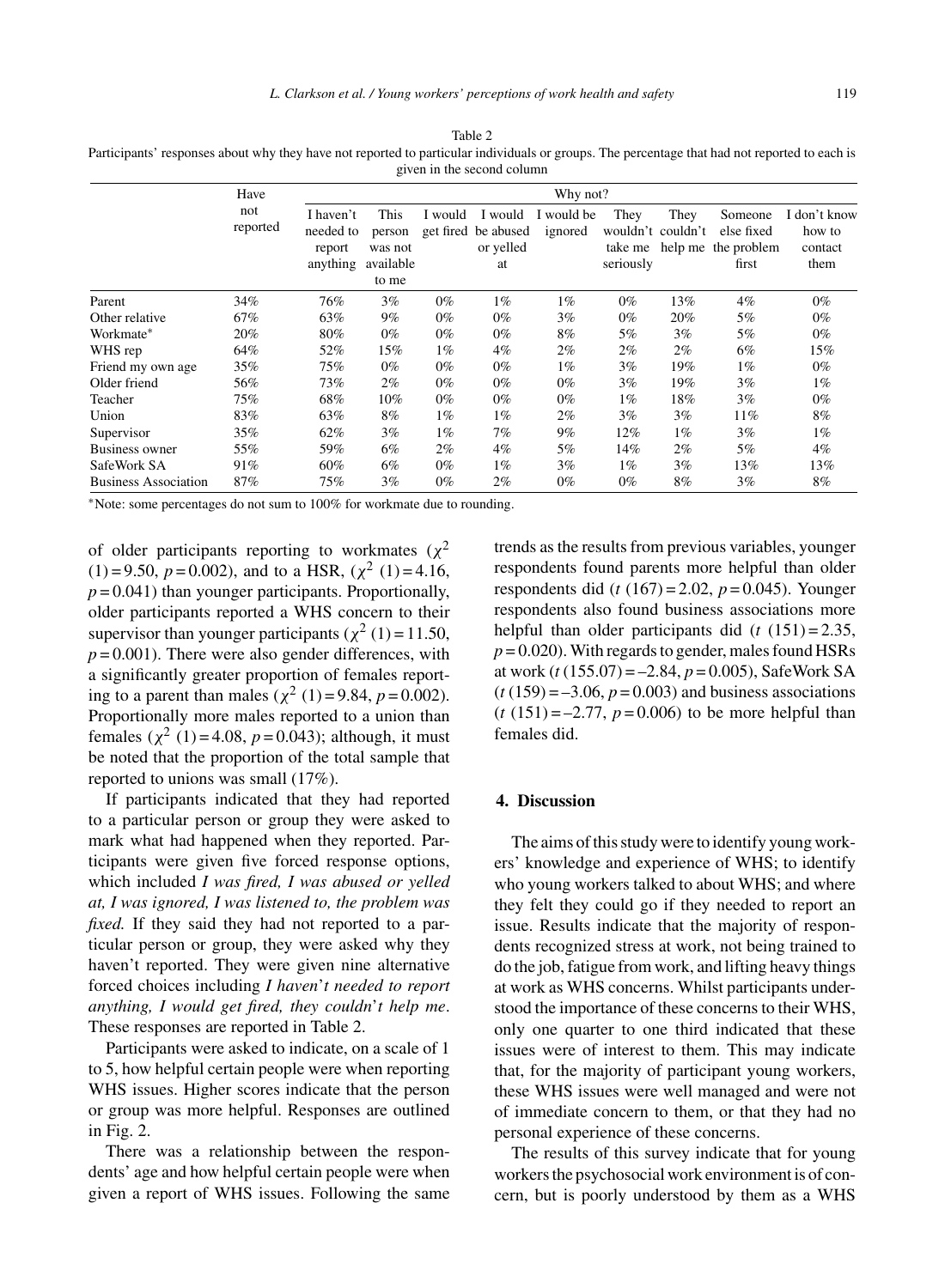

Fig. 2. Responses to "how helpful are the following people'.

issue. Just over half of the respondents recognized that being yelled at, at work (which is a form of bullying), was a WHS issue. One quarter of the respondents indicated that they had experienced bullying at work, but only 69% of respondents identified bullying as a WHS issue; there was a tension between their experience, knowledge and what was understood as a 'legitimate' WHS issue and not just 'part of the job'. This finding is in line with recent research from Brazil that showed young workers sometimes had little knowledge about work place harassment and were ill-equipped to deal with it [9]. This confirms the need for greater emphasis to be placed on the psychosocial work environment and associated WHS issues in the training of young people.

The differences between the WHS concerns of those who worked and did not study and those who both worked and studied indicate that a strategy for improving the WHS of young workers cannot be a 'one size fits all' approach, because different issues may be important for different types of workers. For instance, nearly half of respondents who were working and not studying said that unpaid training was in their top three issues compared with less than a third of those who were working and studying. Further, a quarter of those who were working only were also more concerned about bullying at work compared with only 10% of those who were working and studying. Similar discrepancies in this direction were found with those who listed a concern with discrimination at work because of their youth. Those who were balancing study and work were more likely to

rate feeling pressured to 'do shifts', that is, to work more shifts, or shifts at times not necessarily convenient for them, than those who work only. We propose that young workers face difficulties when trying to strike a balance not only between work and life, but also between work and study; that is, their work/life balance is complicated by the additional demands of study. This is also clear in the literature. In a study of 15–24 year old workers who combined work with study, Patton and Smith [10] found that some young workers in their sample felt pressured to do shifts in their scheduled leave, although this was variable and most certainly not universal. Further research by Lewko et al. [11] found that some Canadian adolescents were working up to 20 hours a week and often worked after 11pm, before going to school the next day. Evidently, balancing work and school and the need for restorative sleep would be difficult in this situation.

The issues regarding the selection of the timing and length of working hours, young worker's treatment at work, the respect shown to young workers, discrimination levelled at young workers because of their youth, and taking into consideration the balance between work life away from work and study, each contribute to the psychosocial working environment. While age discrimination is an equal employment matter, it also has WHS implications as it contributes to the psychosocial work environment, therefore we treated it as a WHS matter in this survey. It is unclear why the psychosocial issue of discrimination at work on the basis of their youth was more of a challenge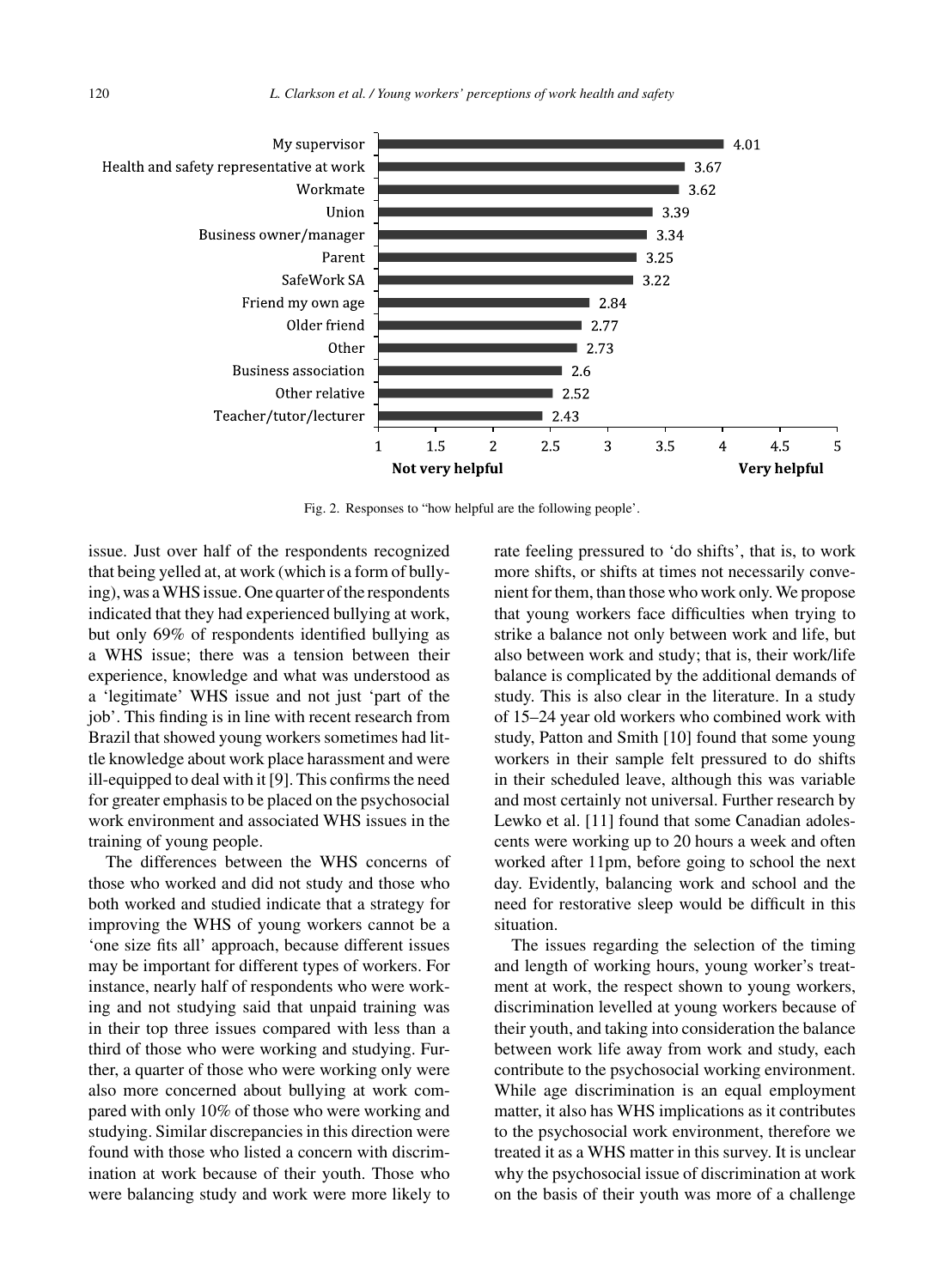for those only working as opposed to those who work and study. We postulate that those who are working while studying may have less commitment to their workplace that those who are only working. Work may be more important for young people who are only working because they are likely to have made career decisions or may be dependent on their work in order to live. Further research is needed to investigate this. However, previous research is clear about the implications of a negative psychosocial work environment. Frone [12] found that conflict with co-workers was predictive of depression, low selfesteem, and somatic symptoms in young workers. Furthermore, conflict with management or supervisors was predictive of low job satisfaction, intention to leave, and low organisational commitment.

While the majority of young workers indicated that they received WHS information from their workplace, almost a third indicated that they used social media as a source of WHS information. Rauscher and Myers [13] found that greater knowledge about WHS was associated with a higher prevalence of reported work place injury and attributed this finding to the amount of information respondents received from non-employer sources. This raises the issue of the veracity of information and confirms the need for formalised training of not only young workers, but also their workmates and line managers, so that the information passed on to young workers is accurate. While there were no gender differences in Rauscher and Myer's sample, Lewko et al. [11] found that females received more training than their male counterparts. Further research is needed to identify if a gender imbalance exists in South Australia.

Participants were more likely to report an injury rather than an illness. The significant effect of age on the likelihood to report an illness might reflect differences in experience and knowledge between the younger participants and the older participants that may make them less confident in identifying hazards that cause work-related illness. This indicates that training should focus on recognising and reporting hazards that could cause illness as well as injury, to increase the likelihood of reporting among these younger workers.

The reasons why young workers do not report incidents, near misses, or hazards at work was a cause for concern. The majority indicated that they do not report because they do not want to cause a problem and because they do not feel confident to do so. More than a third indicated that they were concerned that they would lose their job. Furthermore, those 17 years and under were also likely to not report because they felt too scared. This is clearly a concern that is preventing young workers from reporting and needs to be addressed. This differs from the findings of the national survey of young workers from Safe Work Australia [2], where it was found that young workers did not report because they did not feel that the injury warranted a workers' compensation claim. However, the focus of that investigation was to determine why young workers do not apply for workers' compensation rather than about reporting injuries and hazards to employers.

Participants were most likely to report to workmates and supervisors and least likely to report to a business association if they had concerns about an incident, near-miss, or hazard at work. To whom participants were likely to talk depended on age, with younger respondents more likely to talk to parents than their older counterparts. Older participants were more likely to talk to a HSR than younger participants, and were marginally more likely to talk to their workmates than younger participants. While it is unclear whether people did not report because they did not have an issue, and perhaps younger workers were less likely to have had a need to report, this may also reflect the lack of confidence the younger workers felt in negotiating the workforce on their own. This is supported by the finding that younger workers also felt too scared to report. This highlights the important role parents play in the work life of young workers, and the need for parents to be accepted as mediators on behalf of their children. It also indicates that information on reporting procedures needs to be given to young workers' parents as well as the young workers themselves, especially if that young worker is under 18 years. Such training or information dissemination could be mediated by schools. There are also gender differences with females more likely to report to a parent, and more likely to have previously reported to a parent. Employers need to be cognisant of these gender differences and ensure that avenues for parental mediation are open.

Interestingly, fewer than half of the participants reported their concerns to a HSR, although those who did felt that, in most cases, the problem was fixed. This is compared to parents and workmates to whom young workers felt comfortable reporting, but in the majority of cases these reports did not result in the problem being remedied. This indicates that the people young workers feel comfortable reporting to are not necessarily the people who have the capacity to improve or remedy the situation. Our findings showed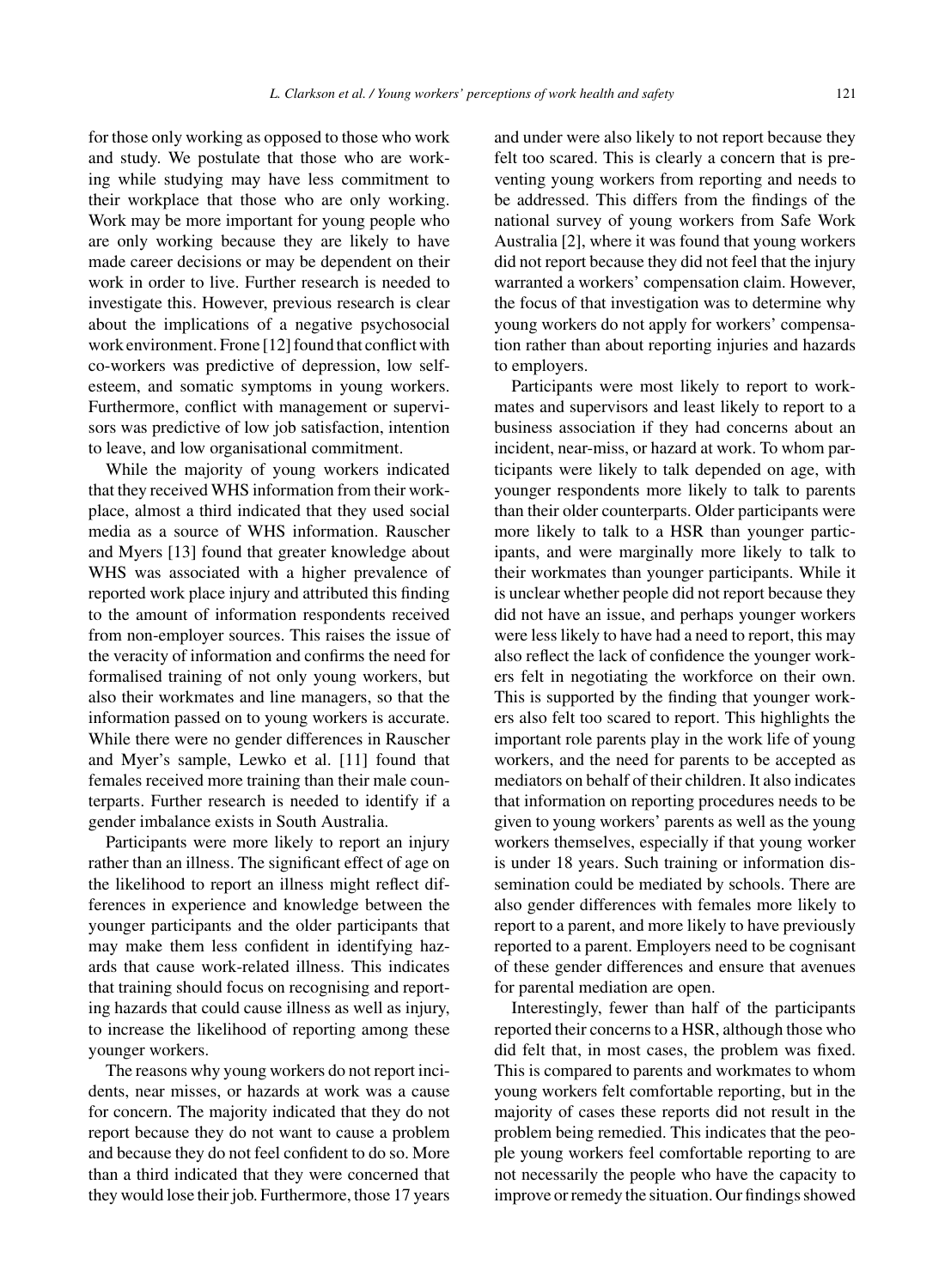that young people perceived supervisors and HSRs as the most helpful when reporting WHS concerns. The fact that young people were able to identify appropriate channels to report, but did not generally use these channels, is likely to be a function of two issues. The first is that sometimes the appropriate party is not readily available to the young worker. In fact 15% of young workers did not report to HSRs because they did not know how to reach them. This might be a function of the size of the employing organisation as very small enterprises (with fewer than 20 employees) are not required to have HSRs and many young people work in firms of this size. Secondly, the lack of confidence or fear in reporting to these people that has been identified in these data is important. This highlights the need to reiterate to young people the importance of reporting the issues to the appropriate channels, and for employers to ensure that the process of reporting issues is understood by young workers and that the response by the employer is encouraging. Primarily employers need to guarantee that young workers are able to report without negative ramifications [12].

Although this study provides an important first look at young workers' experience of the WHS systems in South Australia, it is not without limitations. The sample size is small, and given that there is an estimated 129,000 young workers in the state [15] and the recruitment methodology used, it is unclear how representative the sample is of the wider population of South Australian young workers. Further, almost 30% commenced the survey but did not complete it. Unfortunately, these participants did not provide any basic demographic information so it is unclear whether these differ from the sample included in the results. However, given that they had not completed any aspect of the survey, it is unlikely that their non-completion is related to any difficulties with the survey content.

#### **5. Conclusion**

The findings of this study add to a growing body of literature that aims to identify the reasons behind the over-representation of young workers in workers' compensation statistics, coupled with their underreporting of WHS concerns. This paper confirms that young workers in South Australia under-report WHS issues, and highlights concerns about their lack of confidence in reporting, especially for the youngest of the workers. The study also raises concerns around the psychosocial work environment of young workers, and reiterates the importance of ensuring that health, as well as safety, is an important aspect of WHS training [14]. When they did report issues, many young workers reported these issues to their parents, despite identifying that their parents were often unable to help remedy the work situation. Our findings highlight the need to empower young people to report WHS concerns to their employer but also indicate a continuing role for parents in the work place, especially for the youngest workers.

Whilst change should be encouraged at the organizational level, improvements are needed at the broader State legislative level as part of the work health and safety infrastructure provided by government agencies, unions, and employer associations. We identified the need for curriculum improvements at primary and secondary school, and in vocational and tertiary education to ensure that young workers are cognizant of their rights and obligations as workers in their chosen careers, as well as in their temporary, casual employment. We also find a continuing role for parents to facilitate workplace safety among their children of working age, especially for the youngest workers. As such, there is a role for government agencies and schools to provide information to parents of young workers to improve the quality of advice and support provided by parents to their working children. Further research is necessary to identify how these issues might be addressed and how change might be implemented to move toward healthier and safer workplaces for young workers.

#### **Acknowledgments**

This research was supported by Safe Work South Australia.

## **Conflict of interest**

None to report.

#### **References**

[1] Blewett V, Rainbird S, Clarkson L, Paterson J, Etherton H. Developing the Youth Health and Safety Strategy for South Australia. Central Queensland University: Wayville, South Australia; 2013. Available from: [http://library.safework.](http://library.safework.sa.gov.au/fullRecord.jsp?recnoListAttr=recnoList&recno=61585) [sa.gov.au/fullRecord.jsp?recnoListAttr=recnoList&](http://library.safework.sa.gov.au/fullRecord.jsp?recnoListAttr=recnoList&recno=61585) [recno=61585](http://library.safework.sa.gov.au/fullRecord.jsp?recnoListAttr=recnoList&recno=61585)